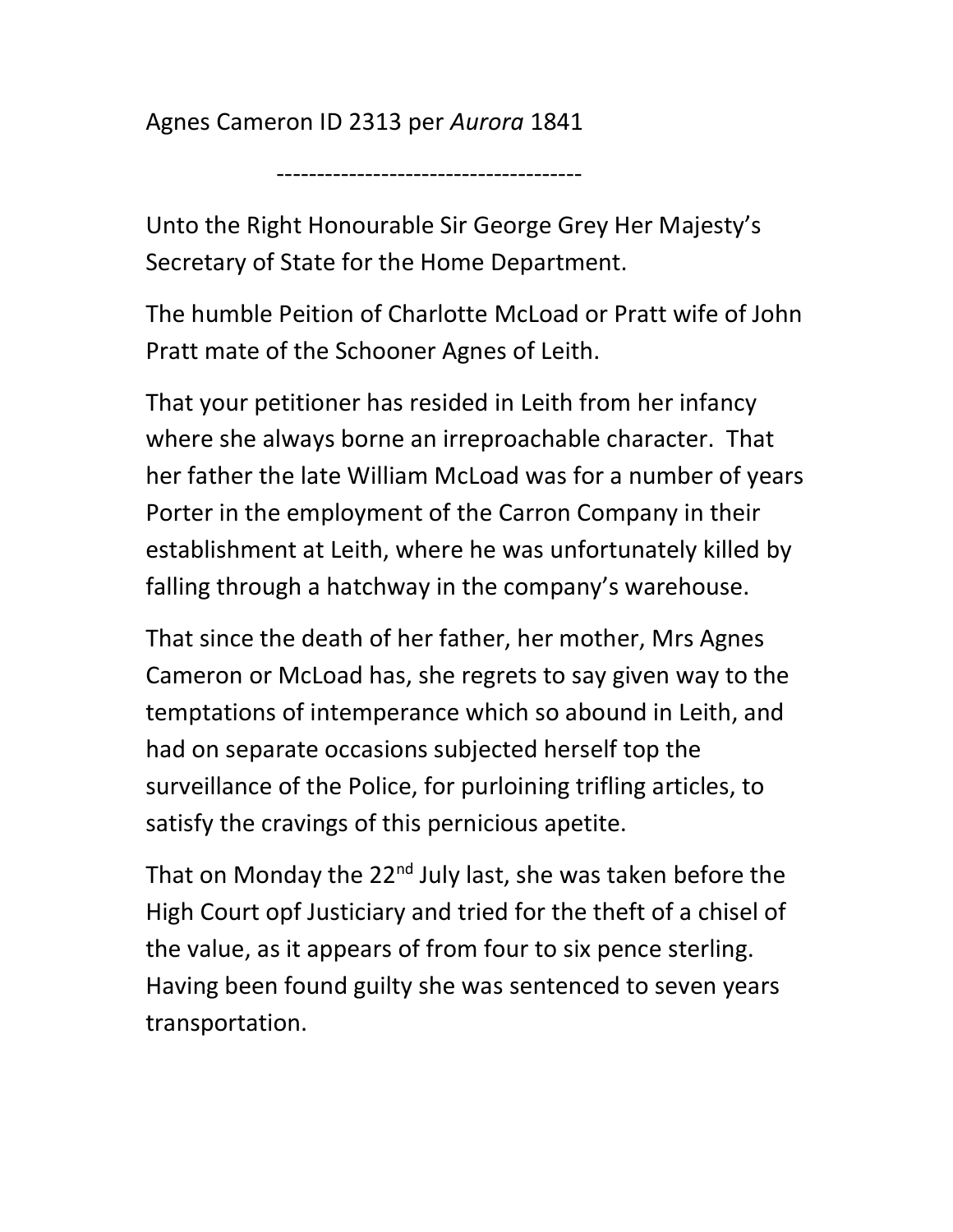That she is now a woman of upwards of fifty years of age, who has been the mother of ten children and her constitution is greatly shattered, both from the hard ships she has endured since the death of her husband and also from the unfortunate habits she had since contracted.

That your petitioner impelled by a daughter's affection to an erring mother ventures to approach your Honour, to lay the case before you, and to solicit your kind interference, to mitigate the punishment to imprisonment for such period as to you shall seem proper.

And your petitioner shall ever pray.

Charlotte Pratt or Mcload (her mark)

```
 ---------------------------------------------------
```
Leith 13<sup>th</sup> August 1850

The petitioner had been known to us for several years to be a person of good character and we hereby recommend her prayer to the notice of HM Secretary of State.

John Thomson – Minister

Neilson Rowe( in absence of John Machattie Agent for Carronl

John Adam – Baker

Adam Smith

And 6 more signatures.